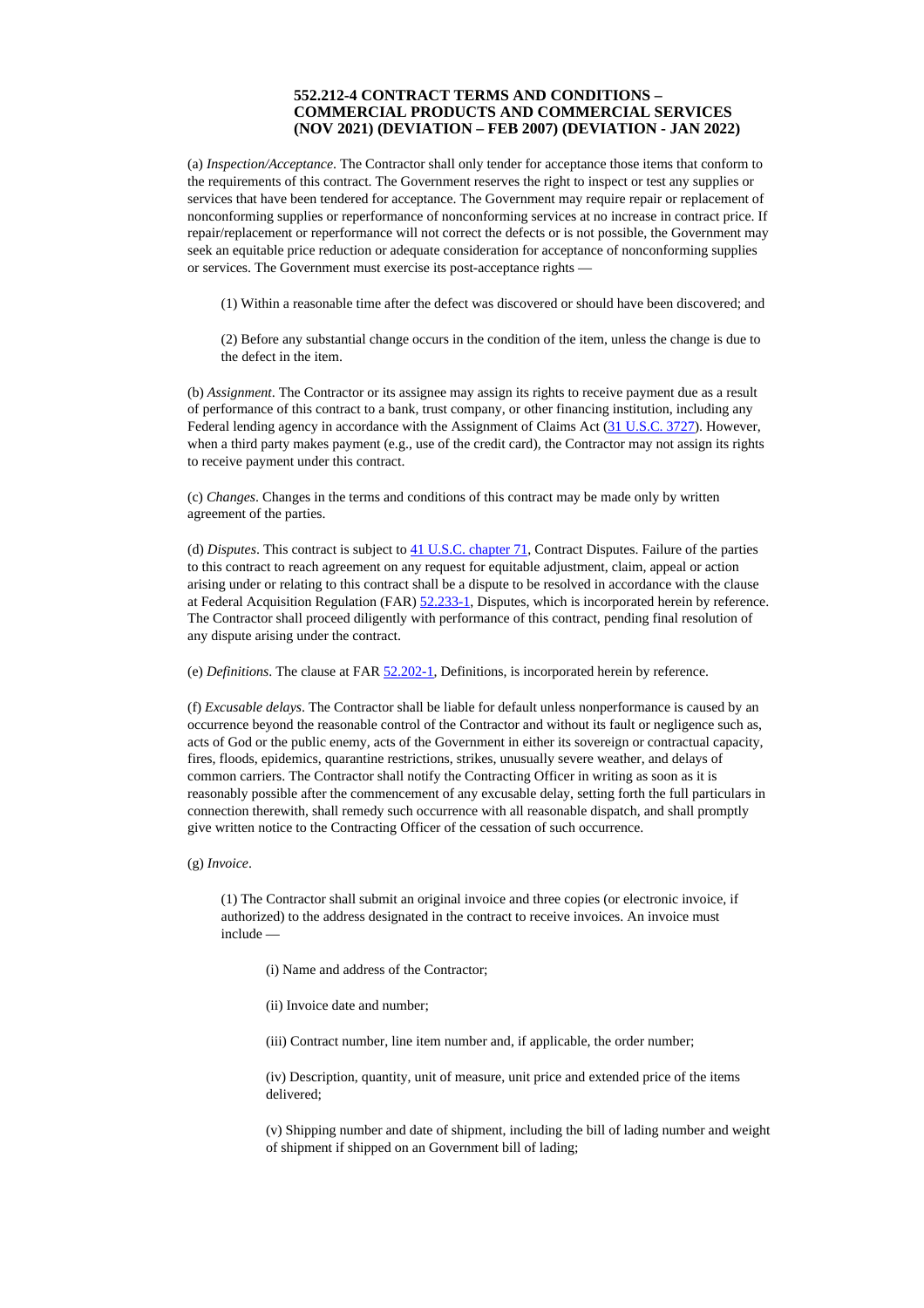(vi) Terms of any discount for prompt payment offered;

(vii) Name and address of official to whom payment is to be sent;

(viii) Name, title, and phone number of person to notify in event of defective invoice; and

(ix) Taxpayer Identification Number (TIN). The Contractor shall include its TIN on the invoice only if required elsewhere in this contract.

(x) Electronic funds transfer (EFT) banking information.

(A) The Contractor shall include EFT banking information on the invoice only if required elsewhere in this contract.

(B) If EFT banking information is not required to be on the invoice, in order for the invoice to be a proper invoice, the Contractor shall have submitted correct EFT banking information in accordance with the applicable solicitation provision, contract clause (e.g., [52.232-33](https://acquisition.gov/far/current/html/52_232.html#wp1153351), *Payment by Electronic Funds Transfer — System for Award Management*, or [52.232-34](https://acquisition.gov/far/current/html/52_232.html#wp1153375), *Payment by Electronic Funds Transfer—Other Than System for Award Management*), or applicable agency procedures.

(C) EFT banking information is not required if the Government waived the requirement to pay by EFT.

(2) The due date for making invoice payments by the designated payment office is the later of the following two events:

(i) The 10th day after the designated billing office receives a proper invoice from the Contractor. If the designated billing office fails to annotate the invoice with the date of receipt at the time of receipt, the invoice payment due date shall be the 10th day after the date of the Contractor's invoice; provided the Contractor submitted a proper invoice and no disagreement exists over quantity, quality, or Contractor compliance with contract requirements.

(ii) The 10th day after Government acceptance of supplies delivered or services-performed by the Contractor.

(h) *Patent indemnity*. The Contractor shall indemnify the Government and its officers, employees and agents against liability, including costs, for actual or alleged direct or contributory infringement of, or inducement to infringe, any United States or foreign patent, trademark or copyright, arising out of the performance of this contract, provided the Contractor is reasonably notified of such claims and proceedings.

(i) *Payment*.

(1) *Items accepted*. Payment shall be made for items accepted by the Government that have been delivered to the delivery destinations set forth in this contract.

(2) *Prompt payment.* The Government will make payment in accordance with the Prompt Payment Act (31 [U.S.C.](http://uscode.house.gov/uscode-cgi/fastweb.exe?getdoc+uscview+t29t32+1665+30++%2831%29%20%20AND%20%28%2831%29%20ADJ%20USC%29%3ACITE%20%20%20%20%20%20%20%20%20) 3903) and prompt payment regulations at 5 CFR part 1315.

(3) *Electronic Funds Transfer (EFT).* If the Government makes payment by EFT, see [52.212-5\(b\)](https://acquisition.gov/far/current/html/52_212_213.html#wp1203358) for the appropriate EFT clause.

(4) *Discount.* In connection with any discount offered for early payment, time shall be computed from the date of the invoice. For the purpose of computing the discount earned, payment shall be considered to have been made on the date which appears on the payment check or the specified payment date if an electronic funds transfer payment is made.

(5) *Overpayments.* If the Contractor becomes aware of a duplicate contract financing or invoice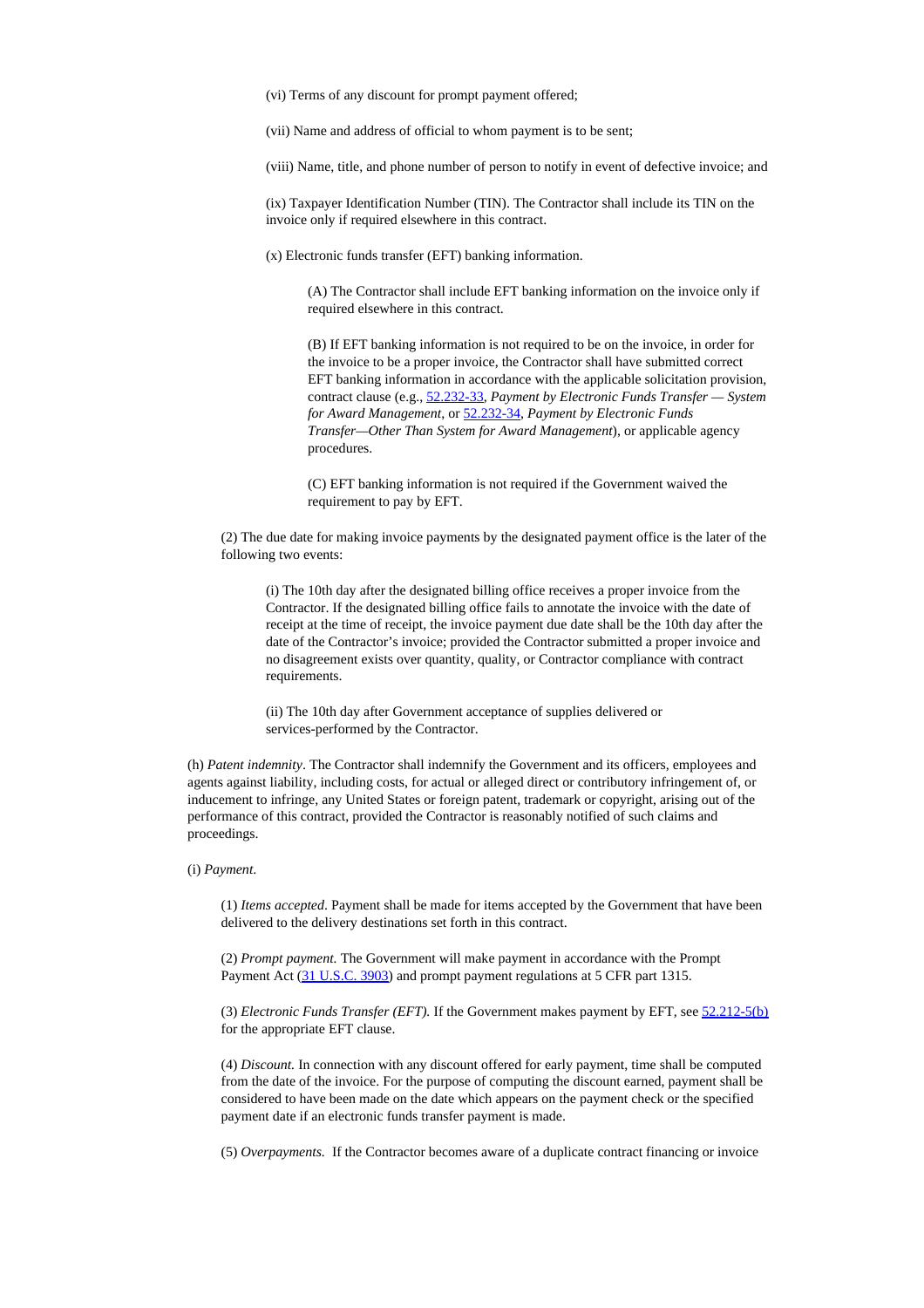payment or that the Government has otherwise overpaid on a contract financing or invoice payment, the Contractor shall —

(i) Remit the overpayment amount to the payment office cited in the contract along with a description of the overpayment including the **—**

(A) Circumstances of the overpayment (e.g., duplicate payment, erroneous payment, liquidation errors, date(s) of overpayment);

(B) Affected contract number and delivery order number, if applicable;

(C) Affected line item or subline item, if applicable; and

(D) Contractor point of contact.

(ii) Provide a copy of the remittance and supporting documentation to the Contracting Officer.

## (6) Interest.

(i) All amounts that become payable by the Contractor to the Government under this contract shall bear simple interest from the date due until paid unless paid within 30 days of becoming due. The interest rate shall be the interest rate established by the Secretary of the Treasury as provided in 41 [U.S.C.](http://uscode.house.gov/uscode-cgi/fastweb.exe?getdoc+uscview+t29t32+1665+30++%2831%29%20%20AND%20%28%2831%29%20ADJ%20USC%29%3ACITE%20%20%20%20%20%20%20%20%20) 7109, which is applicable to the period in which the amount becomes due, as provided in  $(i)(6)(v)$  of this clause, and then at the rate applicable for each six-month period as fixed by the Secretary until the amount is paid.

(ii) The Government may issue a demand for payment to the Contractor upon finding a debt is due under the contract.

(iii) Final decisions. The Contracting Officer will issue a final decision as required by [33.211](https://acquisition.gov/far/current/html/Subpart%2033_2.html#wp1079912) if —

(A) The Contracting Officer and the Contractor are unable to reach agreement on the existence or amount of a debt within 30 days;

(B) The Contractor fails to liquidate a debt previously demanded by the Contracting Officer within the timeline specified in the demand for payment unless the amounts were not repaid because the Contractor has requested an installment payment agreement; or

(C) The Contractor requests a deferment of collection on a debt previously demanded by the Contracting Officer (see [32.607-2\)](https://acquisition.gov/far/current/html/Subpart%2032_6.html#wp1031290).

(iv) If a demand for payment was previously issued for the debt, the demand for payment included in the final decision shall identify the same due date as the original demand for payment.

(v) Amounts shall be due at the earliest of the following dates:

(A) The date fixed under this contract.

(B) The date of the first written demand for payment, including any demand for payment resulting from a default termination.

(vi) The interest charge shall be computed for the actual number of calendar days involved beginning on the due date and ending on **—**

(A) The date on which the designated office receives payment from the Contractor: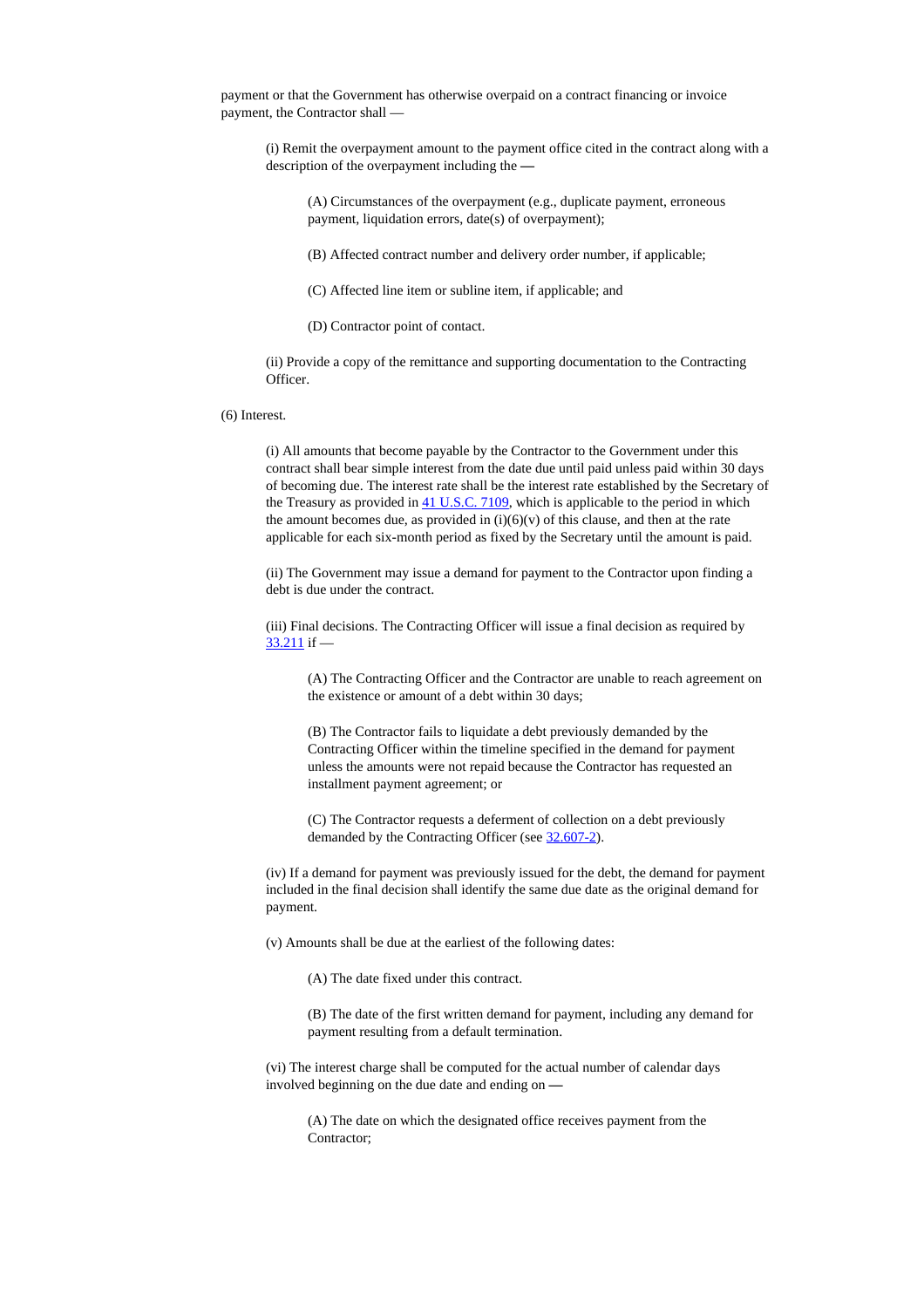(B) The date of issuance of an Government check to the Contractor from which an amount otherwise payable has been withheld as a credit against the contract debt; or

(C) The date on which an amount withheld and applied to the contract debt would otherwise have become payable to the Contractor.

(vii) The interest charge made under this clause may be reduced under the procedures prescribed in FAR 32.608-2 in effect on the date of this contract.

(j) *Risk of loss*. Unless the contract specifically provides otherwise, risk of loss or damage to the supplies provided under this contract shall remain with the Contractor until, and shall pass to the Government upon:

(1) Delivery of the supplies to a carrier, if transportation is f.o.b. origin; or

(2) Delivery of the supplies to the Government at the destination specified in the contract, if transportation is f.o.b. destination.

(k) *Taxes*. The contract price includes all applicable Federal, State, and local taxes and duties.

(l) *Termination for the Government's convenience*. The Government reserves the right to terminate this contract, or any part hereof, for its sole convenience. In the event of such termination, the Contractor shall immediately stop all work hereunder and shall immediately cause any and all of its suppliers and subcontractors to cease work. Subject to the terms of this contract, the Contractor shall be paid a percentage of the contract price reflecting the percentage of the work performed prior to the notice of termination, plus reasonable charges the Contractor can demonstrate to the satisfaction of the Government using its standard record keeping system, have resulted from the termination. The Contractor shall not be required to comply with the cost accounting standards or contract cost principles for this purpose. This paragraph does not give the Government any right to audit the Contractor's records. The Contractor shall not be paid for any work performed or costs incurred which reasonably could have been avoided.

(m) *Termination for cause*. The Government may terminate this contract, or any part hereof, for cause in the event of any default by the Contractor, or if the Contractor fails to comply with any contract terms and conditions, or fails to provide the Government, upon request, with adequate assurances of future performance. In the event of termination for cause, the Government shall not be liable to the Contractor for any amount for supplies or services not accepted, and the Contractor shall be liable to the Government for any and all rights and remedies provided by law. If it is determined that the Government improperly terminated this contract for default, such termination shall be deemed a termination for convenience.

(n) *Title*. Unless specified elsewhere in this contract, title to items furnished under this contract shall pass to the Government upon acceptance, regardless of when or where the Government takes physical possession.

(o) *Warranty*. The Contractor warrants and implies that the items delivered hereunder are merchantable and fit for use for the particular purpose described in this contract.

(p) *Limitation of liability*. Except as otherwise provided by an express warranty, the Contractor will not be liable to the Government for consequential damages resulting from any defect or deficiencies in accepted items.

(q) *Other compliances*. The Contractor shall comply with all applicable Federal, State and local laws, executive orders, rules and regulations applicable to its performance under this contract.

(r) *Compliance with laws unique to Government contracts*. The Contractor agrees to comply with [31](http://uscode.house.gov/uscode-cgi/fastweb.exe?getdoc+uscview+t29t32+1665+30++%2831%29%20%20AND%20%28%2831%29%20ADJ%20USC%29%3ACITE%20%20%20%20%20%20%20%20%20) [U.S.C.](http://uscode.house.gov/uscode-cgi/fastweb.exe?getdoc+uscview+t29t32+1665+30++%2831%29%20%20AND%20%28%2831%29%20ADJ%20USC%29%3ACITE%20%20%20%20%20%20%20%20%20) 1352 relating to limitations on the use of appropriated funds to influence certain Federal contracts; 18 [U.S.C.](http://uscode.house.gov/uscode-cgi/fastweb.exe?getdoc+uscview+t29t32+1665+30++%2831%29%20%20AND%20%28%2831%29%20ADJ%20USC%29%3ACITE%20%20%20%20%20%20%20%20%20) 431 relating to officials not to benefit; 40 U.S.C. [chapter](http://uscode.house.gov/uscode-cgi/fastweb.exe?getdoc+uscview+t29t32+1665+30++%2831%29%20%20AND%20%28%2831%29%20ADJ%20USC%29%3ACITE%20%20%20%20%20%20%20%20%20) 37, Contract Work Hours and Safety Standards; 41 U.S.C. [chapter](http://uscode.house.gov/uscode-cgi/fastweb.exe?getdoc+uscview+t29t32+1665+30++%2831%29%20%20AND%20%28%2831%29%20ADJ%20USC%29%3ACITE%20%20%20%20%20%20%20%20%20) 87, Kickbacks; 41 [U.S.C.](http://uscode.house.gov/uscode-cgi/fastweb.exe?getdoc+uscview+t29t32+1665+30++%2831%29%20%20AND%20%28%2831%29%20ADJ%20USC%29%3ACITE%20%20%20%20%20%20%20%20%20) 4712 and 10 U.S.C. 2409 relating to whistleblower protections; 49 [U.S.C.](http://uscode.house.gov/uscode-cgi/fastweb.exe?getdoc+uscview+t29t32+1665+30++%2831%29%20%20AND%20%28%2831%29%20ADJ%20USC%29%3ACITE%20%20%20%20%20%20%20%20%20) 40118, Fly American; and 41 U.S.C. [chapter](http://uscode.house.gov/uscode-cgi/fastweb.exe?getdoc+uscview+t29t32+1665+30++%2831%29%20%20AND%20%28%2831%29%20ADJ%20USC%29%3ACITE%20%20%20%20%20%20%20%20%20) 21 relating to procurement integrity.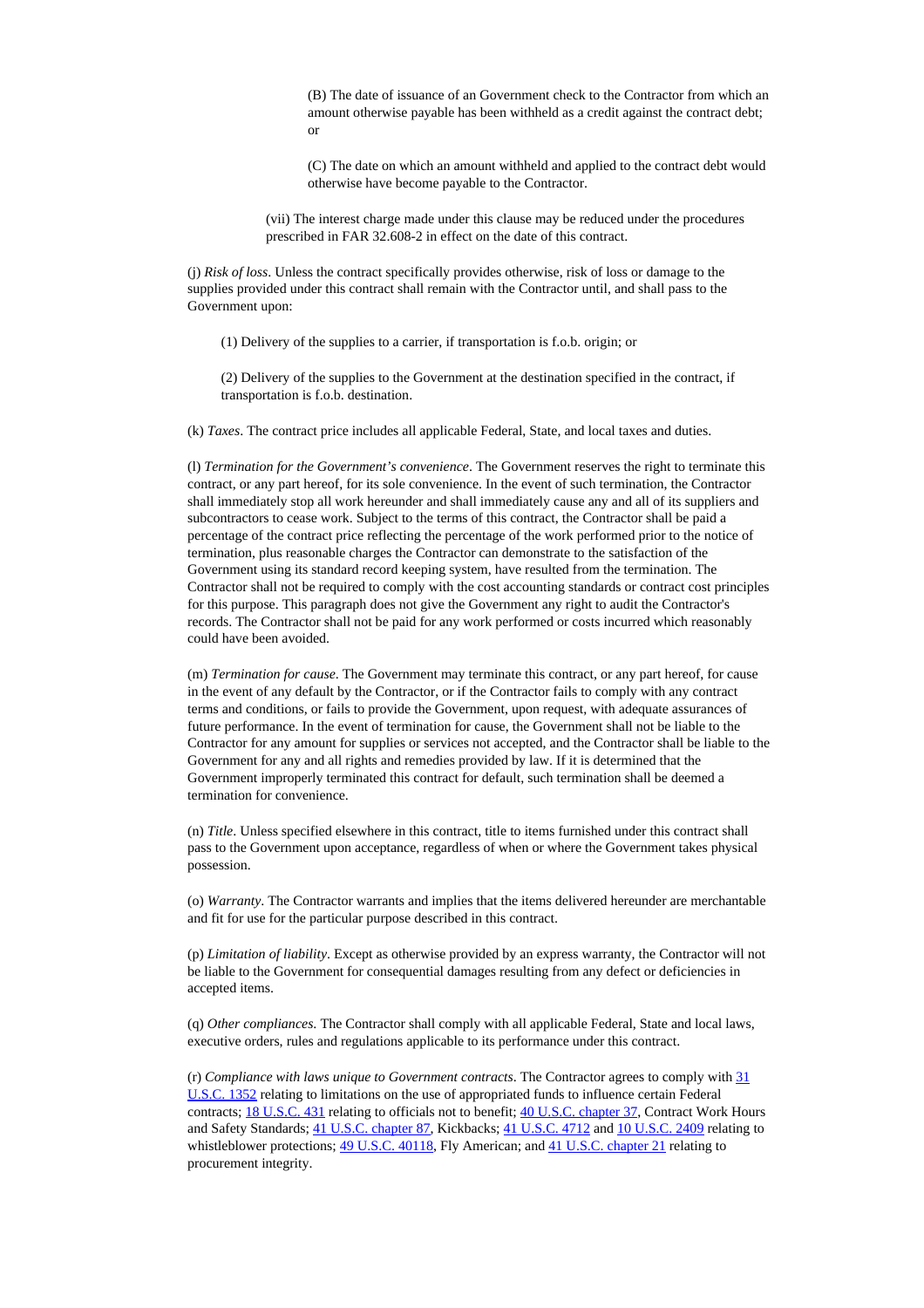(s) *Order of precedence*. Any inconsistencies in this solicitation or contract shall be resolved by giving precedence in the following order:

(1) The schedule of supplies/services.

(2) The Assignments, Disputes, Payments, Invoice, Other Compliances, Compliance with Laws Unique to Government Contracts, Unauthorized Obligations, and Commercial Supplier Agreements – Unenforceable Clauses paragraphs of this clause.

(3) The clause at 52.212-5.

(4) Addenda to this solicitation or contract, including any commercial supplier agreements as amended by the Commercial Supplier Agreements – Unenforceable Clauses provision.

(5) Solicitation provisions if this is a solicitation.

(6) Other paragraphs of this clause.

(7) The Standard Form 1449.

(8) Other documents, exhibits, and attachments.

(9) The specification.

(t) [Reserved]

(u) *Unauthorized Obligations*.

(1) Except as stated in paragraph  $(u)(2)$  of this clause, when any supply or service acquired under this contract is subject to any commercial supplier agreement (as defined in 502.101) that includes any language, provision, or clause requiring the Government to pay any future fees, penalties, interest, legal costs or to indemnify the Contractor or any person or entity for damages, costs, fees, or any other loss or liability that would create an Anti-Deficiency Act violation (31 U.S.C. 1341), the following shall govern:

(i) Any such language, provision, or clause is unenforceable against the Government.

(ii) Neither the Government nor any Government authorized end user shall be deemed to have agreed to such clause by virtue of it appearing in the commercial supplier agreement. If the commercial supplier agreement is invoked through an "I agree" click box or other comparable mechanism (e.g., "click-wrap" or "browse-wrap" agreements), execution does not bind the Government or any Government authorized end user to such clause.

(iii) Any such language, provision, or clause is deemed to be stricken from the commercial supplier agreement.

(2) Paragraph (u)(1) of this clause does not apply to indemnification or any other payment by the Government that is expressly authorized by statute and specifically authorized under applicable agency regulations and procedures.

(v) *Incorporation by reference*. The Contractor's representations and certifications, including those completed electronically via the System for Award Management (SAM), are incorporated by reference into the contract.

(w) *Commercial supplier agreements – unenforceable clauses.* When any supply or service acquired under this contract is subject to a commercial supplier agreement (as defined in 502.101), the following language shall be deemed incorporated into the commercial supplier agreement. As used herein, "this agreement" means the commercial supplier agreement:

(1) Notwithstanding any other provision of this agreement, when the end user is an agency or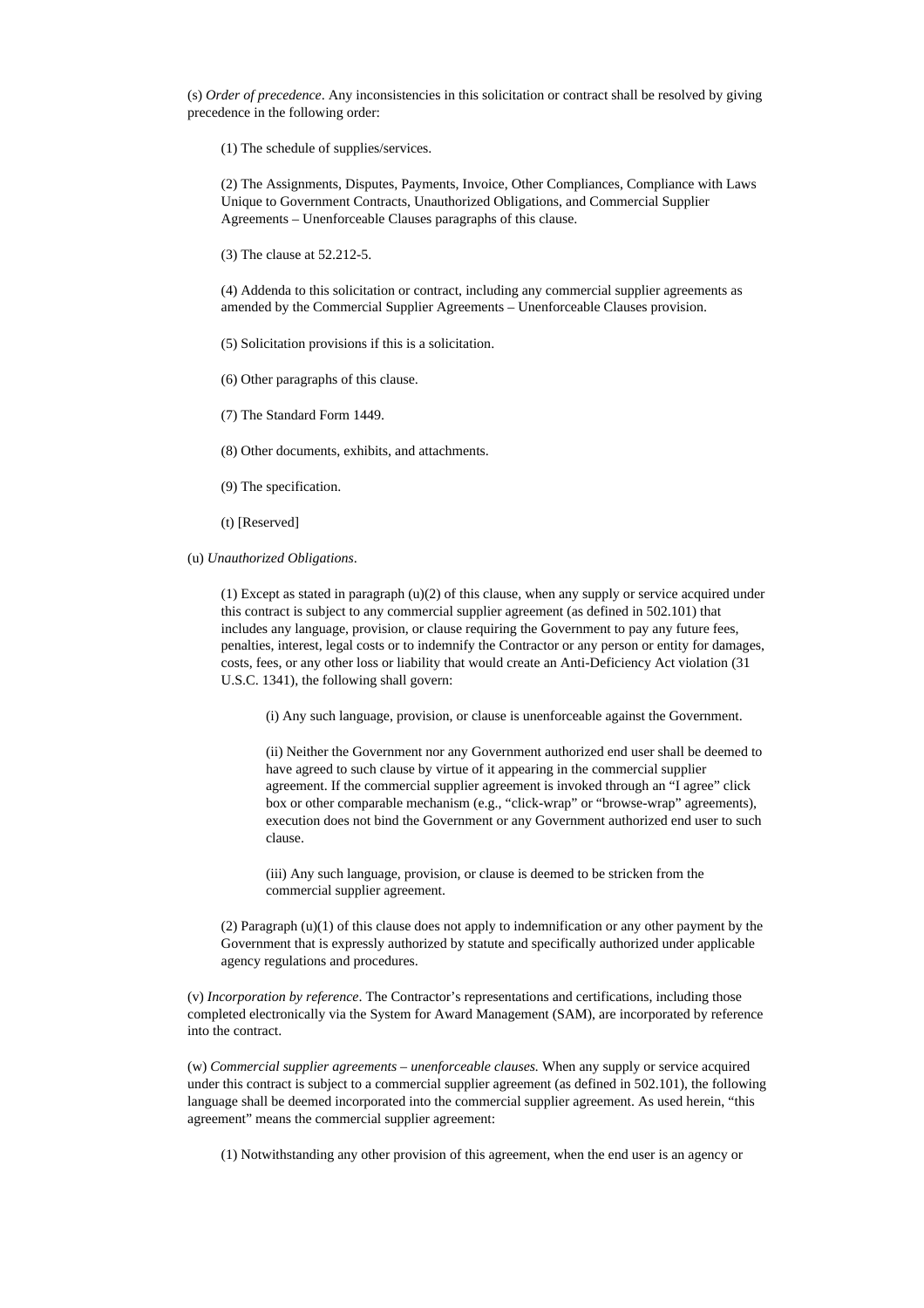instrumentality of the Government, the following shall apply:

(i) *Applicability*. This agreement is a part of a contract between the commercial supplier and the Government for the acquisition of the supply or service that necessitates a license (including all contracts, task orders, and delivery orders under FAR Part 12).

(ii) *End user*. This agreement shall bind the Government as end user but shall not operate to bind an Government employee or person acting on behalf of the Government in his or her personal capacity.

(iii) *Law and disputes*. This agreement is governed by Federal law.

(A) Any language purporting to subject the U.S. Government to the laws of a U.S. state, U.S. territory, district, or municipality, or a foreign nation, except where Federal law expressly provides for the application of such laws, is hereby deleted.

(B) Any language requiring dispute resolution in a specific forum or venue that is different from that prescribed by applicable Federal law is hereby deleted.

(C) Any language prescribing a different time period for bringing an action than that prescribed by applicable Federal law in relation to a dispute is hereby deleted.

(iv) *Continued performance*. The supplier or licensor shall not unilaterally revoke, terminate or suspend any rights granted to the Government except as allowed by this contract. If the supplier or licensor believes the Government to be in breach of the agreement, it shall pursue its rights under the Contract Disputes Act or other applicable Federal statute while continuing performance as set forth in subparagraph (d) (Disputes).

(v) *Arbitration; equitable or injunctive relief*. In the event of a claim or dispute arising under or relating to this agreement, a binding arbitration shall not be used unless specifically authorized by agency guidance, and equitable or injunctive relief, including the award of attorney fees, costs or interest, may be awarded against the U.S. Government only when explicitly provided by statute (*e.g*., Prompt Payment Act or Equal Access to Justice Act).

## (vi) *Updating terms.*

(A) After award, the contractor may unilaterally revise commercial supplier agreement terms if they are not material. A material change is defined as:

(*1*) Terms that change the Government's rights or obligations;

- (*2*) Terms that increase Government prices;
- (*3*) Terms that decrease overall level of service; or

(*4*) Terms that limit any other Government right addressed elsewhere in this contract.

(B) For revisions that will materially change the terms of the contract, the revised commercial supplier agreement must be incorporated into the contract using a bilateral modification.

(C) Any agreement terms or conditions unilaterally revised subsequent to award that are inconsistent with any material term or provision of this contract shall not be enforceable against the Government, and the Government shall not be deemed to have consented to them.

(vii) *No automatic renewals*. If any license or service tied to periodic payment is provided under this agreement (e.g., annual software maintenance or annual lease term), such license or service shall not renew automatically upon expiration of its current term without prior express consent by an authorized Government representative.